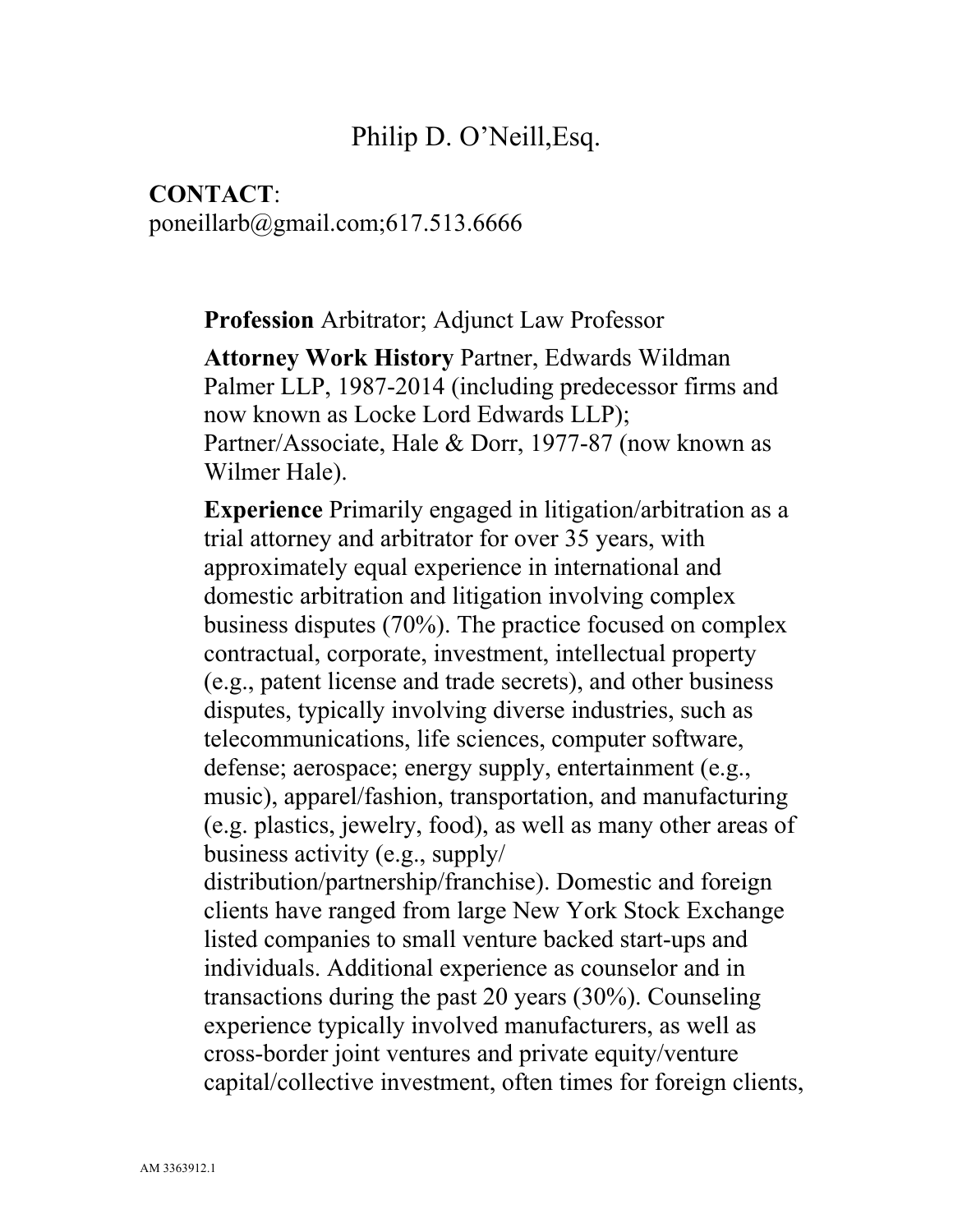in various industries and locales in the U.S. and around the world, particularly the Middle East. Listed repeatedly in "America's Best Lawyers" in International Arbitration.

**ACADEMIC EXPERIENCE** includes the following: Adjunct Professor of Law in International Arbitration, Boston College Law School (1989-present); Adjunct Professor of Law in International Arbitration (2011- to present)(ELLM Program) and previously National Security Law (2001-2009 JD Program) and American Foreign Policy and International Banking (1992 LLM Program), Boston University Law School; Adjunct Professor of International Law (Business Transactions), Fletcher School of Law & Diplomacy (2007); Nomura Lecturer in Law, International Arbitration, Harvard Law School (2005); Adjunct Research Associate, Center for International Affairs, Harvard University (1988); Adjunct Research Fellow, Center for Science and International Affairs, Kennedy School of Government, Harvard University (1983-87).

**Alternative Dispute Resolution Experience**: Selected as a neutral arbitrator (as panel chair dozens of times) in an array of approximately 120 large and complex cases, split between domestic and international. Presided over dozens of trials in recent years with billions of dollars in total either claimed as damages or at issue through declaratory judgment actions.

**NOTABLE ARBITRATOR EXPERIENCE** as sole arbitrator, wing or chair, includes presiding over disputes involving: 6 to 10 figure (\$US) contractual claims, including allegations of fraud, misappropriation and other standard types of business tort claims, in diverse industries ranging from aerospace to private equity investment,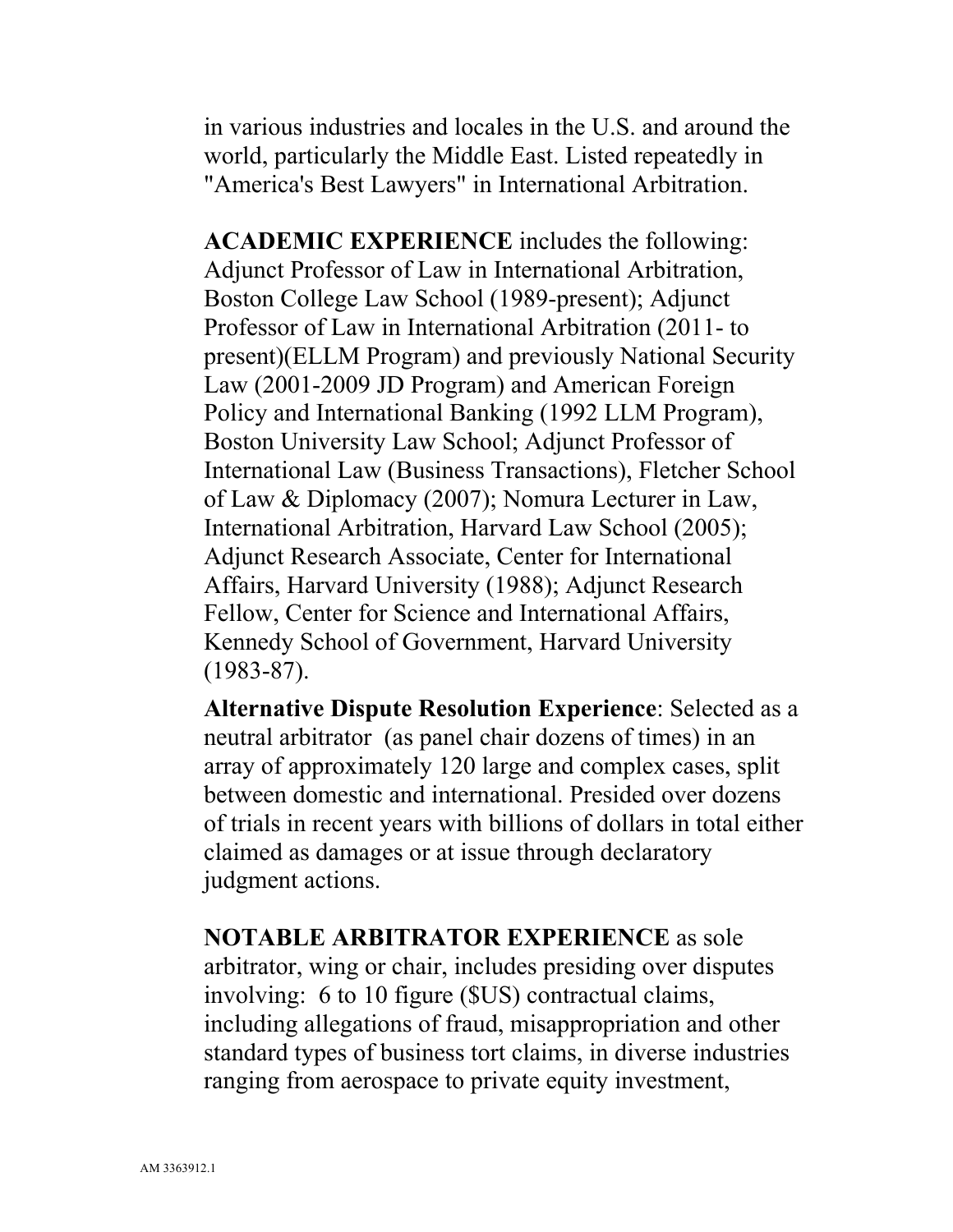including hedge fund, venture capital, partnership (e.g., real estate) and shareholder disputes; to product development, marketing, transportation, shipping, development and logistics; manufacturing, distribution and supply, as well as global branding of foreign and domestic products, including apparel/fashion/accessories, food, weapons/explosives, software and chips; consumer goods, etc; consulting/services contracts; franchise (e.g.. food; private education); entertainment (e.g., sports and movies); partnership dissolution; financial services; and restrictive covenants (including in acquisition context) .

#### **SPECIFIC INDUSTRY EXPERIENCE** includes:

(1) **Communications** – 9 figure patent licensing dispute between Asian and American telecom companies; 8 figure prepaid calling card dispute between Israeli and American companies; 8 figure voice recognition modem chip contract with foreign supplier; satellite digital transmission license and services-related claim; telecom contract rate disputes; web-based video library services dispute.

(2) **Distribution/Supply/Development** – 9-10 figure dispute involving European and American transportation companies; 9 figure industrial gas supply/off-take long term requirements contract between Asian companies; 9-10 figure apparel industry long term license; military and civilian aerospace development/supply/service contracts; explosives supply contract; and printing, food and beverage (foreign and domestic) supply contracts, including outsourcing (e.g.. China);

(3) **Energy** - Eastern European privatization joint venture; South East Asian power generation contract; electricity contracts; 8 figure oil storage claim with South American sovereign ultimate owner; solar power generation in South Asia.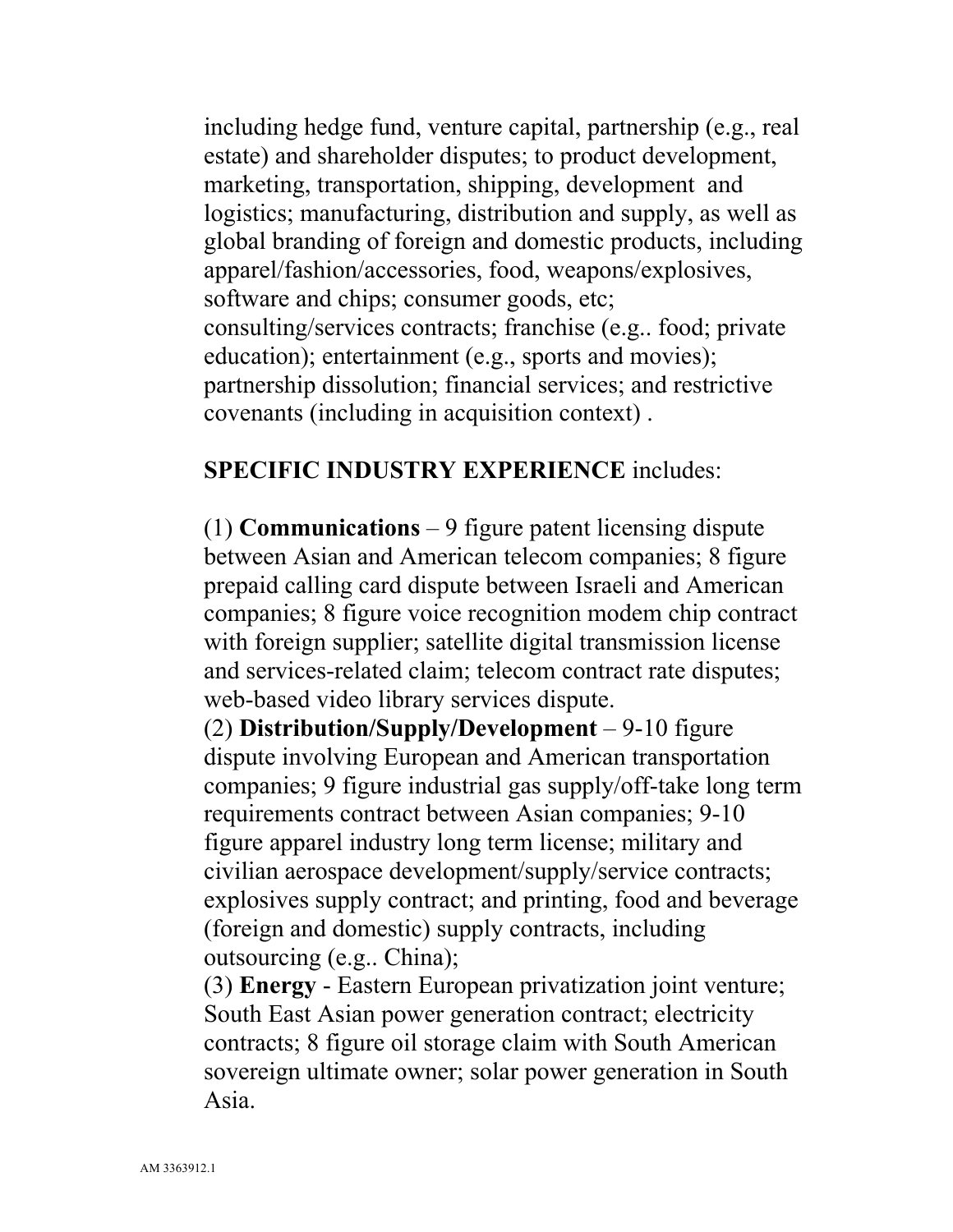(4) **Private Equity/Investment/Acquisitions** – 9 figure shipping asset post-closing adjustment between American and European parties; 8 figure private fundraising dispute with Asian Sovereign; 8 figure Latin American transportation and other eight figure post-closing adjustment claims, including food and transportation industries, as well as related non-competition disputes; cross-border fashion/garment industry disputes between partners as well as with venture capitalists; environmental indemnity claims; hedge fund claims; office buildings investment partnerships; and stock valuation of foreign company related disputes;

(5) **IP -- Technology/Life Sciences** – ownership, licensing and related disputes over intellectual property, including "product" definition patent infringement disputes; examples include 10 figure pharmaceutical patent license dispute between European and American companies; 10 figure patent licensing and genetic technology trade secret dispute between Asian pharmaceutical and American biotech company; 10 figure consumer electronics patent license dispute; 9 figure Russian defense technology patent license claim; 9 figure European bottling technology patent license dispute; 8 figure healthcare patent license claim; patent license and trade secret claims involving pharmaceutical "products", powered tools, collection software, printing equipment, private education software and other information technology and software related claims. (6) **Global Brands** – 9-10 figure trademark licensing and infringement disputes involving apparel and consumer products.

(7) **Aero-Space –** Revenue sharing dispute between Global and regional carrier; disputes involving development of next generation fighter jet; maintenance of existing generation fighter jet; technology related to ballistic missile defense, and satellite parts supply.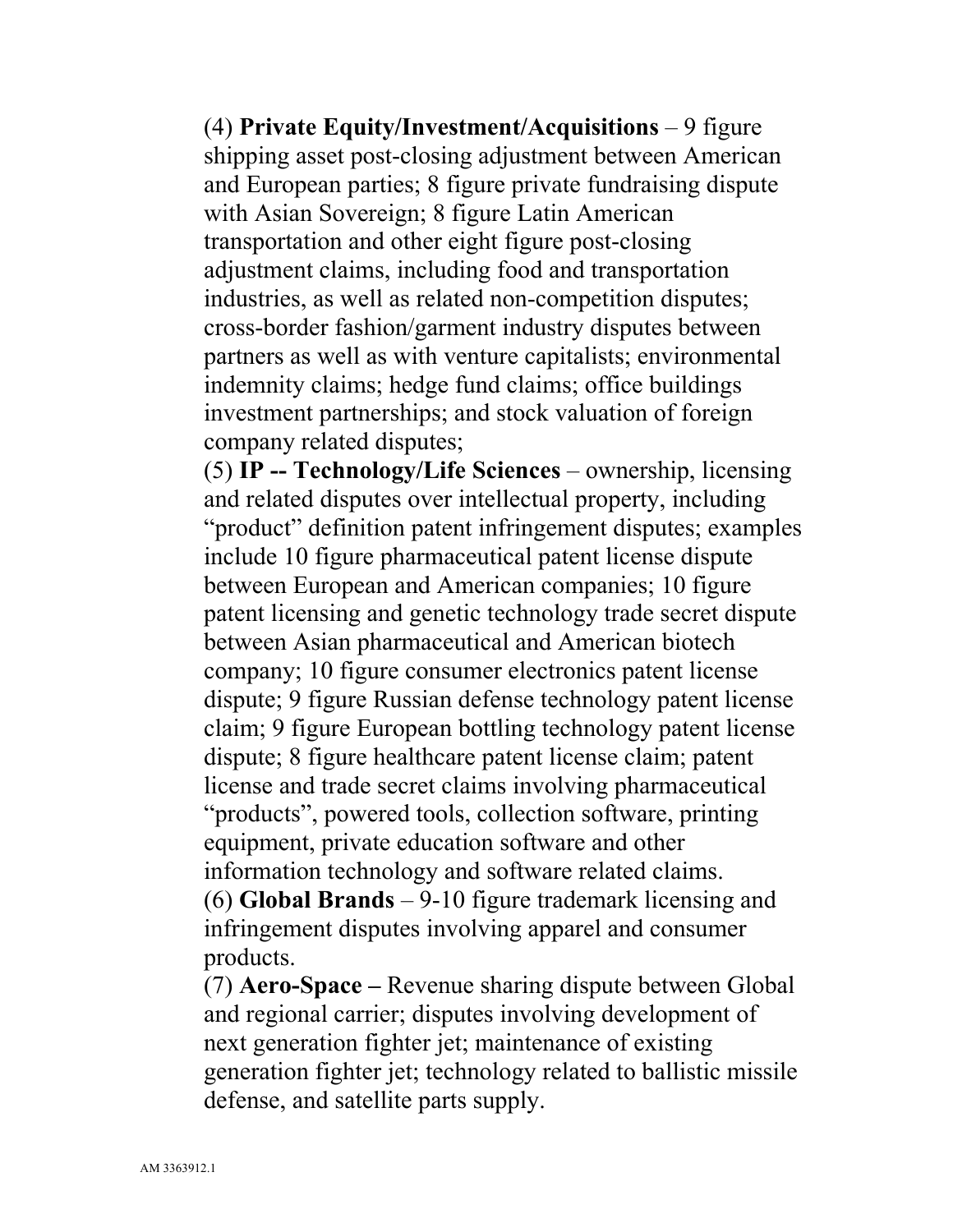Read more at arbitrator website: www.pdoneill.com, **NOTABLE ADVOCATE EXPERIENCE** in arbitrations includes 10 figure long-term energy supply contract between American and African state enterprise; 8 figure M.E. telecom privatization joint venture; 8 figure M.E. health care joint venture; 8 figure domestic manufacturing stock valuation; and numerous multimillion dollar domestic commercial disputes (e.g., software; health care partnership; apparel trademark license) in diverse industries.

**Alternative Dispute Resolution Training** College of Commercial Arbitrators, Annual Meeting, 2009, 2008; AAA Dealing With Delay Tactics in Arbitration (ACE004), 2006; AAA International Arbitration Symposium, 2005; Attended AAA Neutrals Conference, 2005; AAA Dealing with Delay Tactics in Arbitration (ACE004), 2005; AAA Arbitrator Ethics & Disclosure (ACE003), 2004; AAA Arbitrator Update 2001; AAA Commercial Arbitrator II Training: Advanced Case Management Issues, 2001; AAA International Arbitrator Training, 2000; AAA Commercial Arbitrator Training, 2000; AAA/Asia Pacific Center, International Arbitrator Training, Harvard University; AAA Advanced Arbitrator Training.

**Professional Licenses** Admitted to the Bar: Massachusetts, 1977; New York, 1985; Rhode Island, 1989; U.S. District Court, District of Massachusetts, 1978; U.S. Court of Appeals, First Circuit, 1980; U.S. Supreme Court, 1985.

**Professional Associations** College of Commercial Arbitrators (Fellow); Chartered Institute of Arbitrators, U.K. (Fellow and Chartered Arbitrator); International Law Association (American Branch, Arbitration Committee, Past Chair; International Arbitration Committee, American Delegate since 1989); American Society of International Law; Boston Bar Association (International Section, Past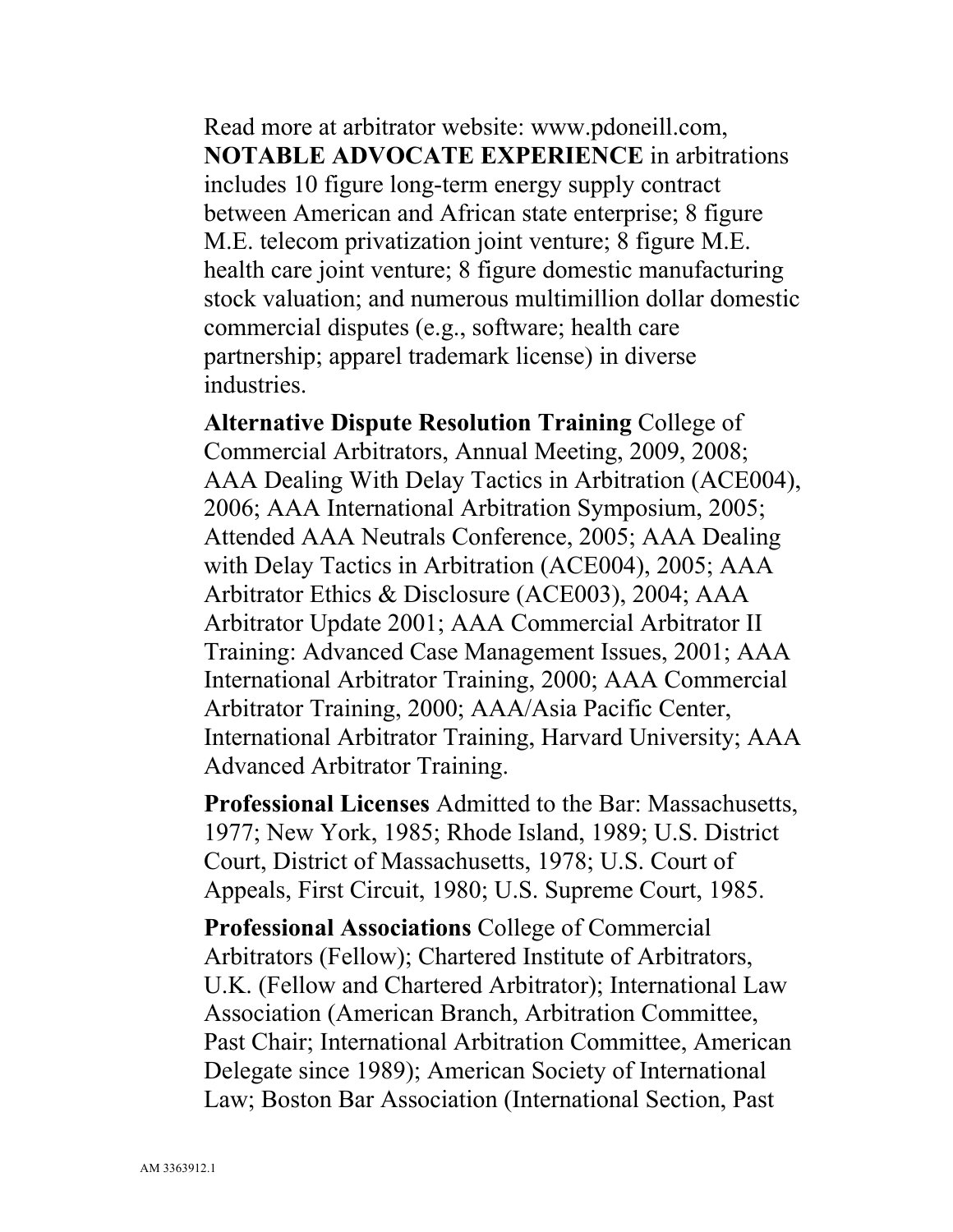Chair; International Arbitration Committee, Past Chair); American Bar Foundation (Fellow); American Bar Association (International Section: International Arbitration Committee, past Vice Chair; National Security Law Committee, Present and Past Vice Chair).

**Institutional Listings on Panel of Arbitrators:** Current member of the Panel of Arbitrators of (or listed by) AAA /ICDR; British Columbia International Arbitration Centre; CIETAC; CPR; Dubai International Arbitration Centre; Hong Kong Center for International Arbitration; ICC; KCAB; Kuala Lumpur Regional Centre; LCIA; Milan Chamber of Commerce; SCIA;SHIAC; Stockholm Chamber of Commerce, and the World Intellectual Property Organization.

**Publications and Speaking Engagements** Numerous journals and CLE publications a well as book chapters, primarily related to commercial arbitration and ADR, including: International Commercial Arbitration: Case Studies and Materials Exploring Where Theory Meets Practice (West Academic Press) (December 2011); "International Arbitral Jurisdiction: When Taking Control Goes Out of Control," in AAA HANDBOOK ON INTERNATIONAL ARBITRATION (2010); "CHAPTER 21 - The Power of Arbitrators to Award Monetary Sanctions" in AAA HANDBOOK OF COMMERCIAL ARBITRATION (2010).

**Miscellaneous** --Rate includes study time. Available to serve in all U.S. and International locales. No expenses charged for arbitrations in Boston or New York City. Negotiable expenses/travel time/cancellation charges for transportation/lodging in other locales.